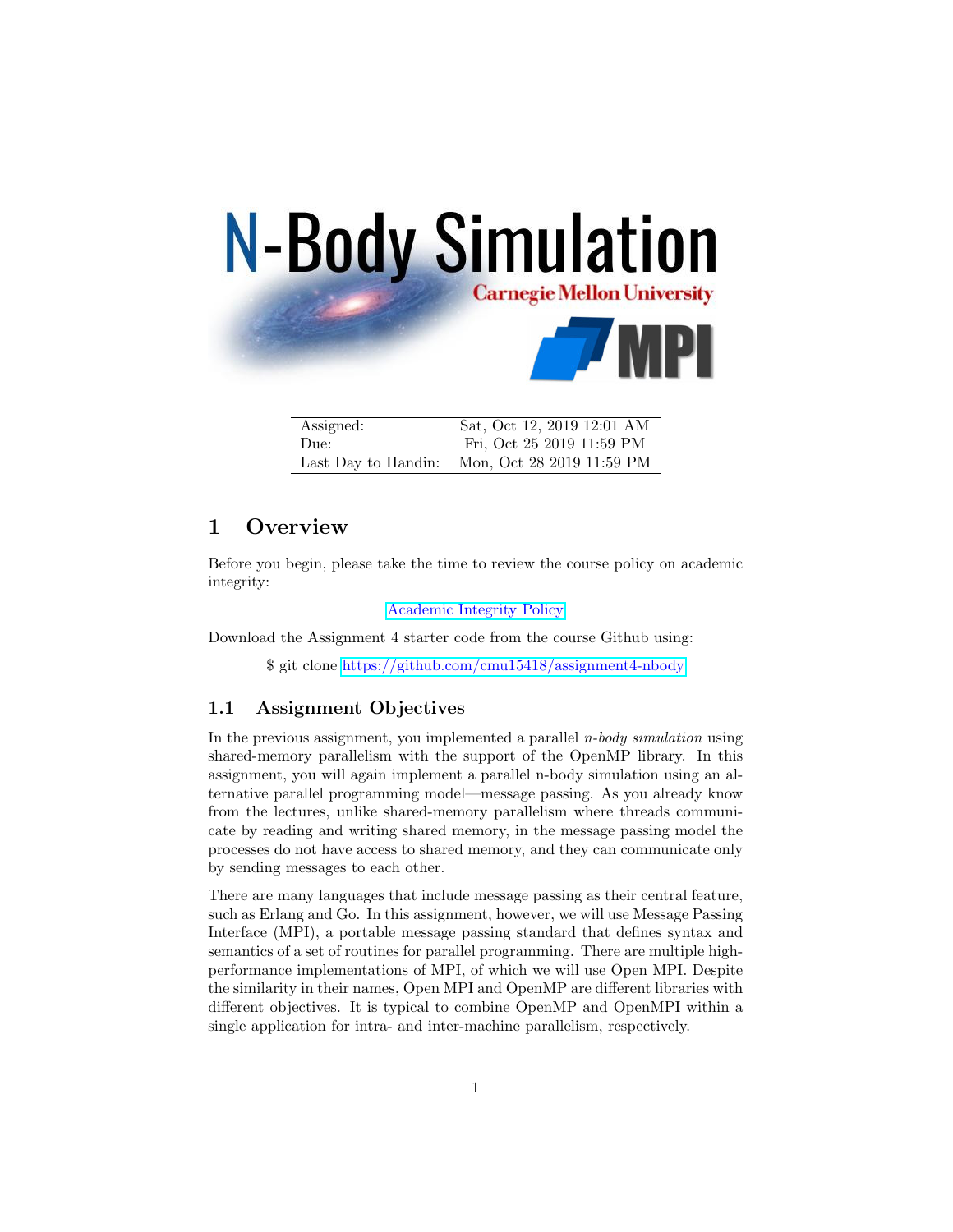You will be given a sequential implementation of the n-body simulation that you will need to parallelize using MPI primitives. The assignment will help you to understand the advantages and the limitations of the two approaches to parallelism—shared-memory and message passing—and will give you an idea where one approach is preferable to the other.

#### 1.2 Machines

You will start by using GHC machines for this assignment. Please prepend /usr/local/depot/openmpi/bin to your PATH environment variable to access MPI tools. You will use mpirun command to run your MPI binary, which launch multiple instances of your program on the same host. For example, the following command launches 4 instances of the echo tool, with each process tied to a different core:

```
$ mpirun -n 4 echo hi
hi
hi
hi
hi
```
These processes do not share address space and can communicate with each other using message passing over the loopback network interface. Unlike echo tool, your program will use MPI calls to communicate with its instances.

Although MPI is usually used on a large cluster for massive computations, it is typical to develop an MPI application on a multicore machine and observe speedup there before trying it on a cluster. Early next week, we will post updates on Piazza with instructions on running on the latedays cluster.

#### 1.3 Resources

If you do not have an experience with MPI, we strongly recommend going through the MPI tutorial at <https://computing.llnl.gov/tutorials/mpi/> before you attempt doing the assignment. Learn how to compile and run MPI binaries on the same host and across the nodes of a cluster. Study, compile, and run at least a few of the exercises (Hello World, Array Decomposition, etc.) listed at [https://computing.llnl.gov/tutorials/mpi/exercise.html.](https://computing.llnl.gov/tutorials/mpi/exercise.html)

## 2 Starter Code

We provide you with a sequential implementation of the nbody simulation. It is based on the code of the previous assignment, however, the code was rearranged to simplify your MPI implementation. More specifically, you will need to make changes to the file src/mpi-simulator.cpp to complete the normal portion of this assignment. If you choose to do the extra credit problem, you may need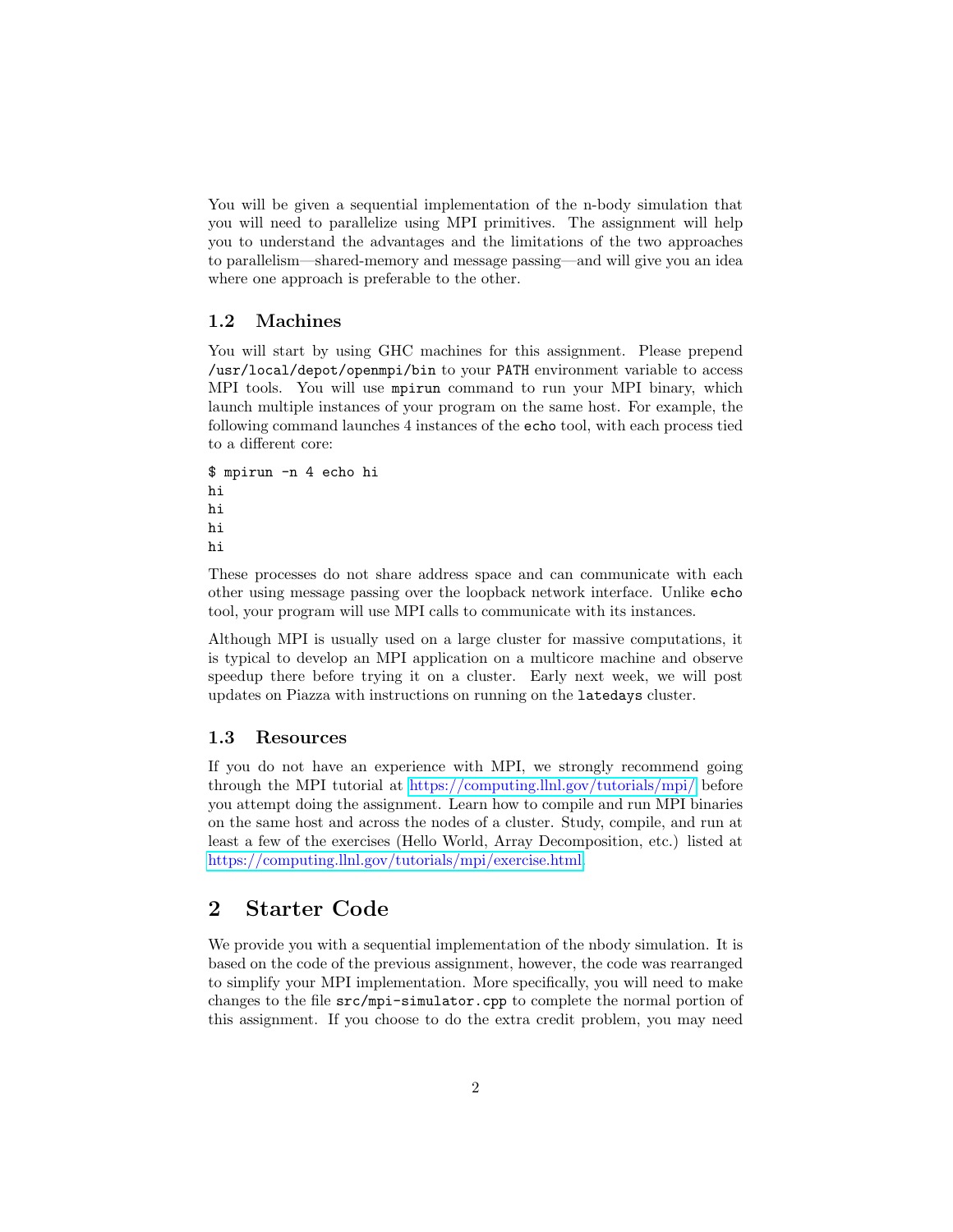to modify src/quad-tree.\* as well. You should not need to modify any other file.

Compile the provided code by typing make. You can determine the performance of the resulting binary, nbody-release, by running it using ./checker.pl. You will notice that some lines are being printed multiple times. This is because the checker script runs the binary with  $mpirun -n 8$ —you should take some time to study the checker script—and each instance prints out details about its runtime. In your final MPI implementation only a single instance should produce such output.

Initially, you should observe similar times for the reference sequential implementation and the two MPI implementations, one of which is expected to avoid work imbalance. Once you complete the tasks described below, you should observe speedup with the MPI implementations.

# 3 Your Tasks

Since you are already familiar with the problem definition, we jump straight into the tasks for this assignment. Each item in the following list is a task that you need to complete, by answering a question in the write-up and/or writing code.

Task 1 (20 points) You need to provide an answer to this question in your write up. Although you are not expected to provide code, you may need to attempt an implementation to get to the answer.

One of the tasks in the previous assignment was to parallelize building a quad tree. Think about how you would parallelize the recursive buildQuadTree function using MPI. You will find that it is hard to do, but can you pinpoint what makes it hard compared to OpenMP? It may help you to know that the difficulty is not specific to buildQuadTree function, but to recursive functions in general, which is why recursive algorithm implementations in MPI are rare.

Task 2 (10 points) Even if you somehow manage to implement a recursive buildQuadTree function using MPI, you will find it not as efficient as the OpenMP implementation, especially given that the tree building is not compute-intensive. Can you guess why an MPI implementation will not be as efficient as an OpenMP implementation? Please provide your answer in your write-up.

Extra Credit (30 points) Thinking about the above questions will help you realize that parallelizing buildQuadTree using MPI is not a good idea—at least, not in its current form. It can, however, be parallelized more easily if converted to an iterative form. Provide a parallel implementation of buildQuadTree using MPI by modifying src/quad-tree.\*. You are free to redesign the algorithm however you see fit. Briefly describe your algorithm in your write-up.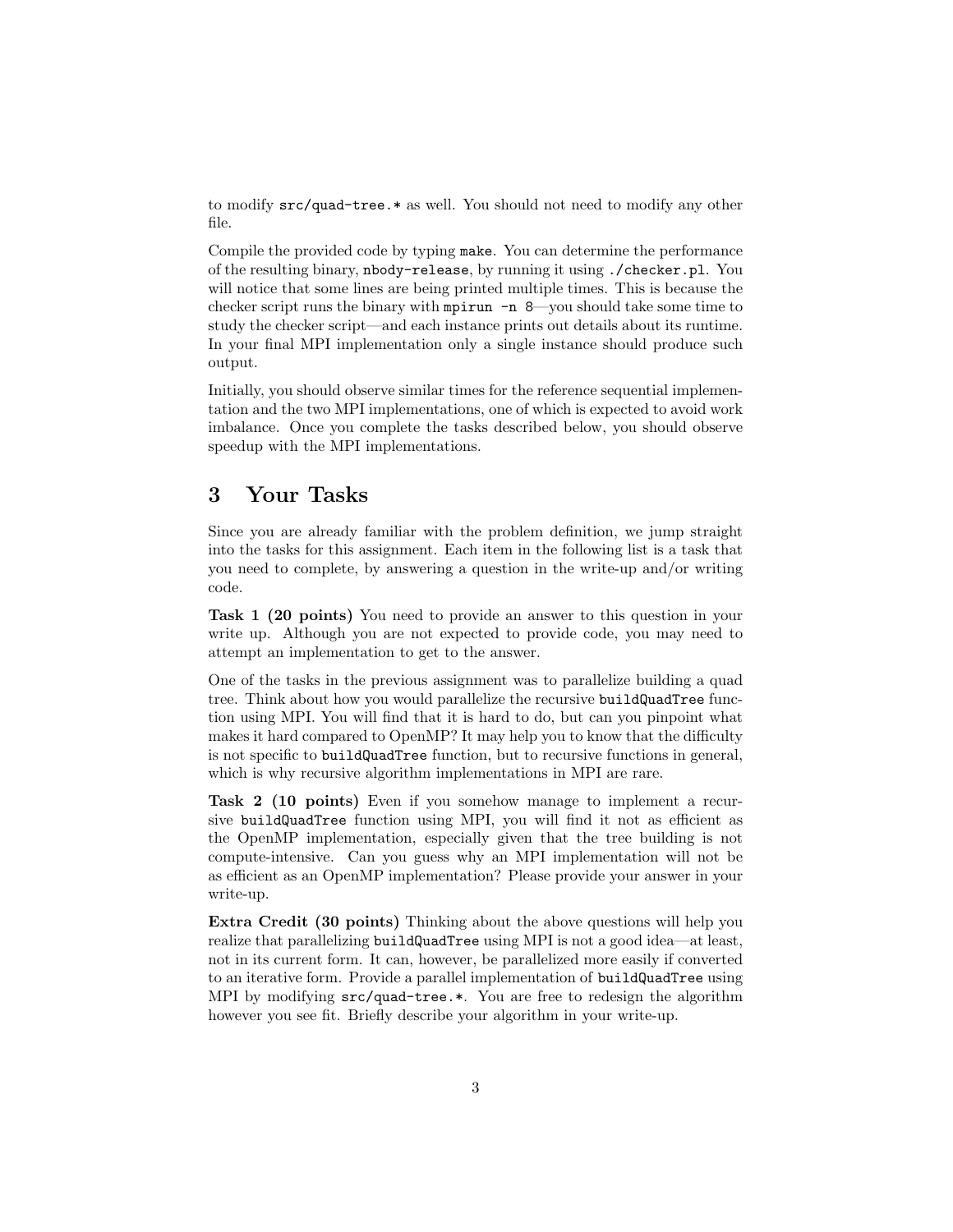Since MPI has communication overhead and building the quad tree is not very compute-intensive, we are not going to judge your solution on speedup, but on whether you took a reasonable approach to parallelization.

Task 3 (50 points) In this task, you will parallelize the simulation step, which is a straightforward application of MPI primitives. If you choose to do the extra credit task above, please use your parallelized buildQuadTree implementation for this task. You should work in src/mpi-simulator.cpp for this task.

Task 4 (20 points) In the previous assignment you used dynamic scheduling in OpenMP to deal with the work imbalance in corner images. In MPI, you cannot avoid work imbalance with a single keyword as you did in OpenMP, however, there are other solutions. Think about how you can avoid work imbalance in your MPI implementation and briefly describe your strategy in your write-up and provide the corresponding implementation in src/mpi-simulator.cpp.

The checker script runs your binary with -mpilb option to invoke the loadbalancing version of your code. Using this option sets the options.simulatorType to SimulatorType::MPLIB. In your code, you can condition on this to branch into the load-balancing version of your code.

## 4 Evaluation

You will be evaluated both on correctness and speed; an implementation that is not correct will not receive any points, so ensure that correctness does not fail. After making your MPI changes to the code, make sure to adjust the timing code so that it includes the communication primitives. We will read your code to ensure you are timing correctly. Your solution to task 3 should achieve 3-5× speedup over the reference sequential implementation across scenes. For corner-50000 scene, your solution to task 4 should reliably achieve 20-40% higher speedup than your solution to task 3, over the reference sequential implementation.

For example, [Listing 1](#page-3-0) is a sample output from the reference implementation where MPI-LB shows the load balancing MPI solution. It is possible that the overhead of your load-balancing solution leads to slowdown for cases where there is no load imbalance, as you see here with repeat-10000 scene. This will not result in point deduction.

|  |  | Listing 1: Sample Reference solution results |  |  |
|--|--|----------------------------------------------|--|--|
|--|--|----------------------------------------------|--|--|

<span id="page-3-0"></span>

| Scene Name      | MPI Speedup | MPI-LB Speedup |  |
|-----------------|-------------|----------------|--|
| random-10000    | 14.523137   | 4.415653       |  |
| random-50000    | 14.193441   | 14.186013      |  |
| $corr-10000$    | 13.296542   | 14.354282      |  |
| $corrner-50000$ | 13.620516   | 14.325133      |  |
| repeat-10000    | 4.905386    | 4.160051       |  |